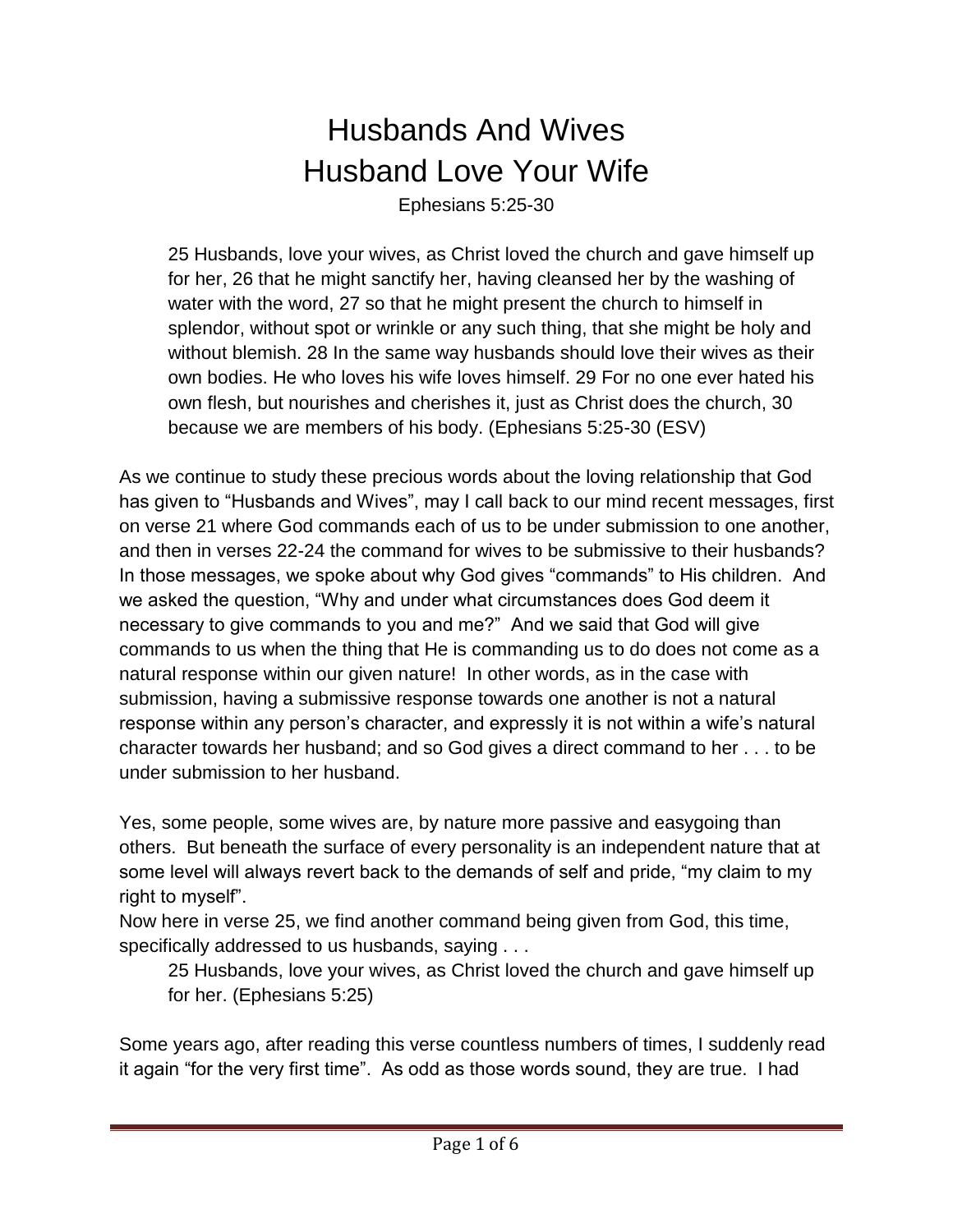read this verse so many, many times over the years, but it had never reached passed a "casual understanding" of what it might mean to me as a husband.

And yes, I had also read the words of 1 Corinthians 13 on many occasions and I really thought that I understood them, and to some measure I thought that "lived them". Those words again,

4 Love is patient and kind; love does not envy or boast; it is not arrogant 5 or rude. It does not insist on its own way; it is not irritable or resentful; 6 it does not rejoice at wrongdoing, but rejoices with the truth. 7 Love bears all things, believes all things, hopes all things, endures all things. 8 Love never ends. (1 Corinthians 13:4-8 (ESV)

But as I read these words of Ephesians 5 on that occasion,

25 Husbands, love your wives, as Christ loved the church and gave himself up for her. (Ephesians 5:25)

I was suddenly brought under one of the most dramatic convictions that I had ever experienced in all my years as a Christian. God's Holy Spirit took hold of my heart and compelled me to begin asking myself, "Do I really love my wife in this way, as Christ loves her; because that is exactly what these words really mean?" The "church" is the body of believers who have received Christ as Savior and Lord. And my wife is one of those believers. So then, the question becomes, "Do I love my wife as Christ loves her?"

And immediately I knew that "I did not" and that this would be one of the most difficult questions I would ever find need of answers to.

May I pause here for a moment and reflect . . . that God is a very wise and loving Father, a Father who knows that exact special "right moment in time" to move His beloved children on to a "next level" in their growth and in their relationship with Him. And looking back, it is clear to see that this was one of those moments with the Lord and me.

In those moments, God simple said to me, "My beloved child, it's time to get up and move on with me. It's time for you to know me and love me all the more, and it will begin with your relationship with your wife".

And the Spirit of Christ began asking me, "Bill, are you willing to love your wife as I love her?" And His compelling voice caused me to respond with, "Yes, I really want too, but I don't know how. Tell me how to love her, and especially, tell me how You love her?"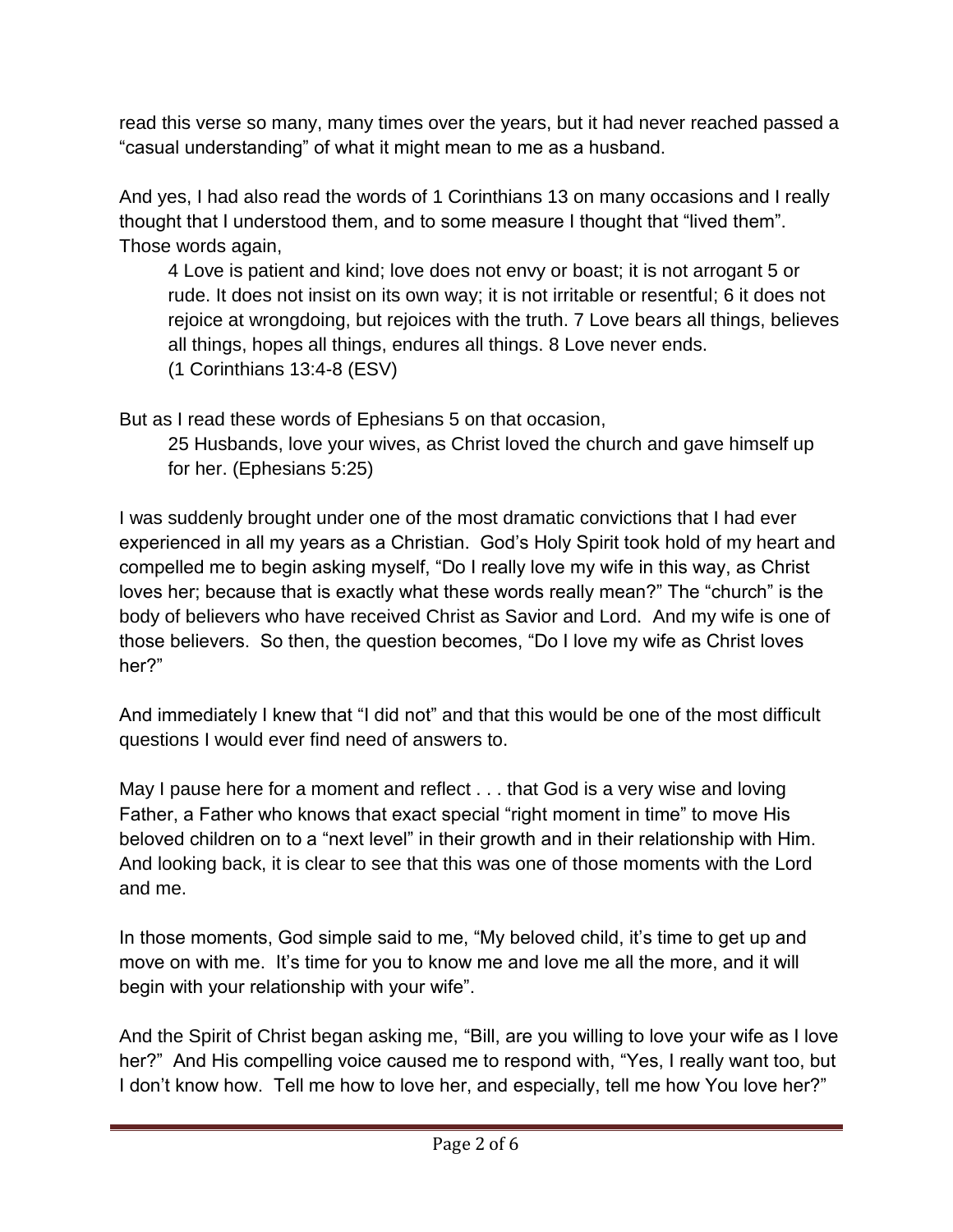And it was within those moments that I was immediately "brought to my knees in repentance"; because by the unction of His Spirit I knew that what I had within me and all that I had been doing in the past was nothing like Christ's measure of love, that all that I had been experiencing was simple human emotion and not much more.

And, in my repentance, I began to ask God's Spirit to guide and to help me with it all, to put within me all that it was going to take to get from where I was to where I needed to be in fulfilling this blessed command of "husband love your wife as Christ loves her".

As I began to consider the question, "How does Christ love my wife", the Holy Spirit first reminded me of these words, "He loved her and gave Himself for her". Jesus was not just "willing" to "give Himself", but He was actually willing to follow through and to actually "die" for her. And He did actually die for her. And He did it for the reason that we are told here in these words . . .

26 that he might sanctify her, having cleansed her by the washing of water with the word, 27 so that he might present . . . (her) to himself in splendor, without spot or wrinkle or any such thing, that she might be holy and without blemish. (Ephesians 5:26-27)

But immediately, I knew that I could not do exactly as He did. Christ is the One and Only person who can be another person's Savior. And I dared not try to usurp His position and authority. But with that being said, I still had this command that had been clearly given to me.

25 Husbands, love your wives, as Christ loved the church and gave himself up for her. (Ephesians 5:25)

So then, what was I to do? How was I to obey His clearly given command? One of the first answers that was brought to my mind was given in Romans 12. Knowing that God was not calling me to physically die, as Jesus did, I still knew that there was a death to die, a sacrifice to be made. And these words began my quest towards understanding. Listen!

1 I beseech you therefore, brethren, by the mercies of God, that you present your bodies a living sacrifice, holy, acceptable to God, which is your reasonable service. 2 And do not be conformed to this world, but be transformed by the renewing of your mind, that you may prove what is that good and acceptable and perfect will of God. (Romans 12:1-2 (NKJV)

There truly is a death to be died, a sacrifice to be made by each of us if we ever hope to have a relationship with Christ. And in many ways, our death really becomes a very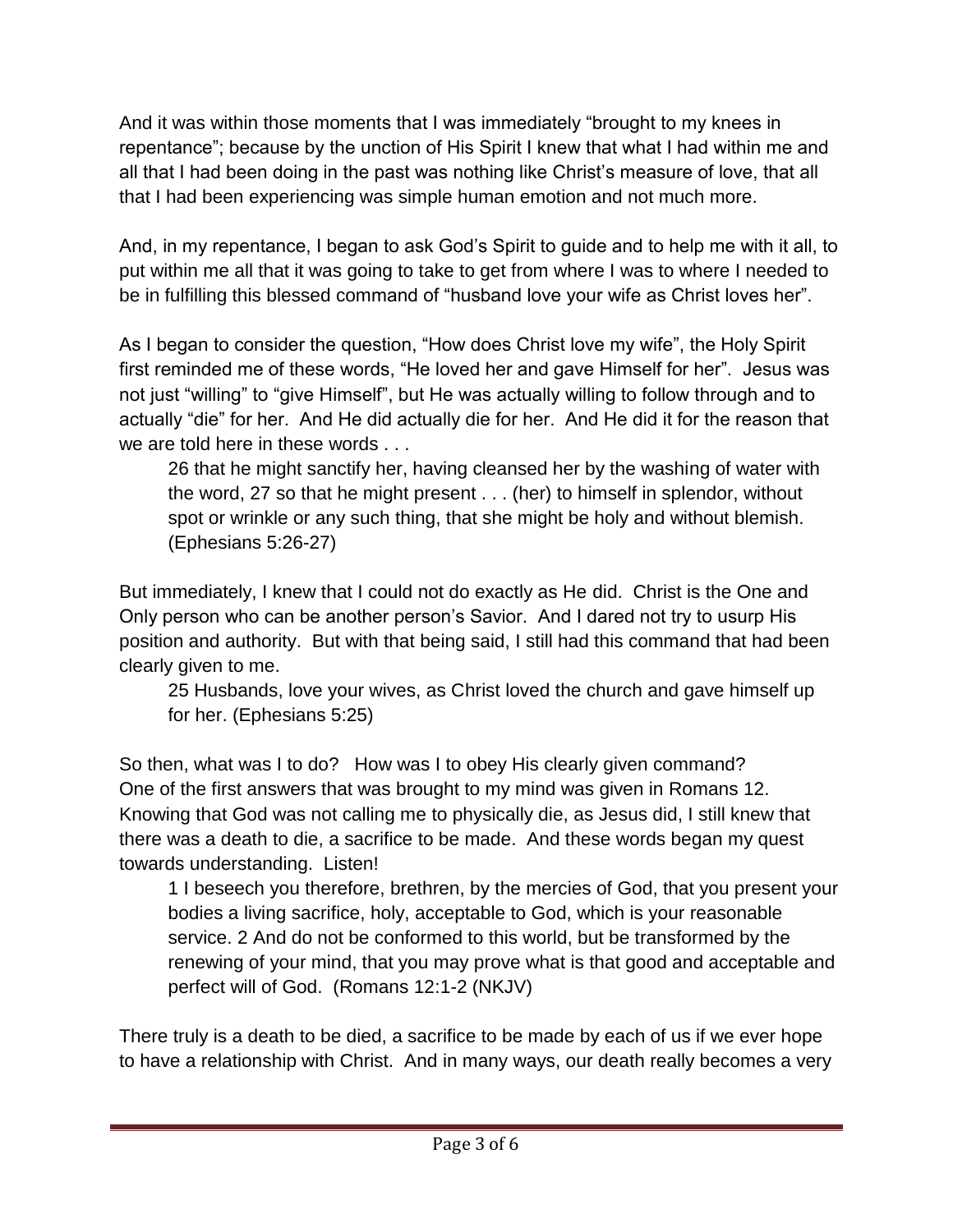"literal death", one that is truly painful, and ever so difficult to carry out, but a death that is required nonetheless before a person can ever move on forward with the Lord.

It is a message that is for another day, but simply put, from the words of Romans chapter 6, we know that we must first "die to self", "die" to that obsessive demand for "my claim to my right to myself" that lurks within each of us, before we can ever hope to be able to "love others", as Christ loves them, especially our wives.

Folks, "self" is the most dominating "entity" on the face of the earth, demanding everything for itself, and for only itself to be loved. "Self" really does not and cannot love others. It is too needful for love for its own needs to be able to reach out and to love others.

That is why most marriages fail. Most marriages are simply "two selfs" crying out, each for the other to love them and to meet their needs, but themselves unwilling to "give up self", to "die to self" and to love the other. It is a pitifully wretched condition that corrupts and controls most all marriages.

And that was my first obstacle to overcome. I recognized that I was one of those "pitifully wretched selfs". And I saw that my wife was also one of those "pitifully wretched selfs", each of us crying out for the other one to love us, but all the while, ourselves needing to "die to our own wretched self".

Thankfully, God's Spirit was guiding my thoughts in those moments, else I would have resorted to the "natural" conclusion that usually comes to mind, and is so often wrongfully used by marriage counselors, that of both the husband and wife sitting down at a table and trying to work out how the other one should go about solving their problems for them.

But from God's Spirit I knew that that kind of solution was not the answer to gaining real love! I knew that I needed to look far deeper.

Thankfully, in my quest, God brought a thought to my mind in the form of a question. "Why is it that nowhere in these scriptures do we find a command from God for the wife to love her husband?"

Recall again the general rule for God's giving of His commands. "God will give a command to us when the thing that He is commanding us to do does not come as a natural response within our given nature!"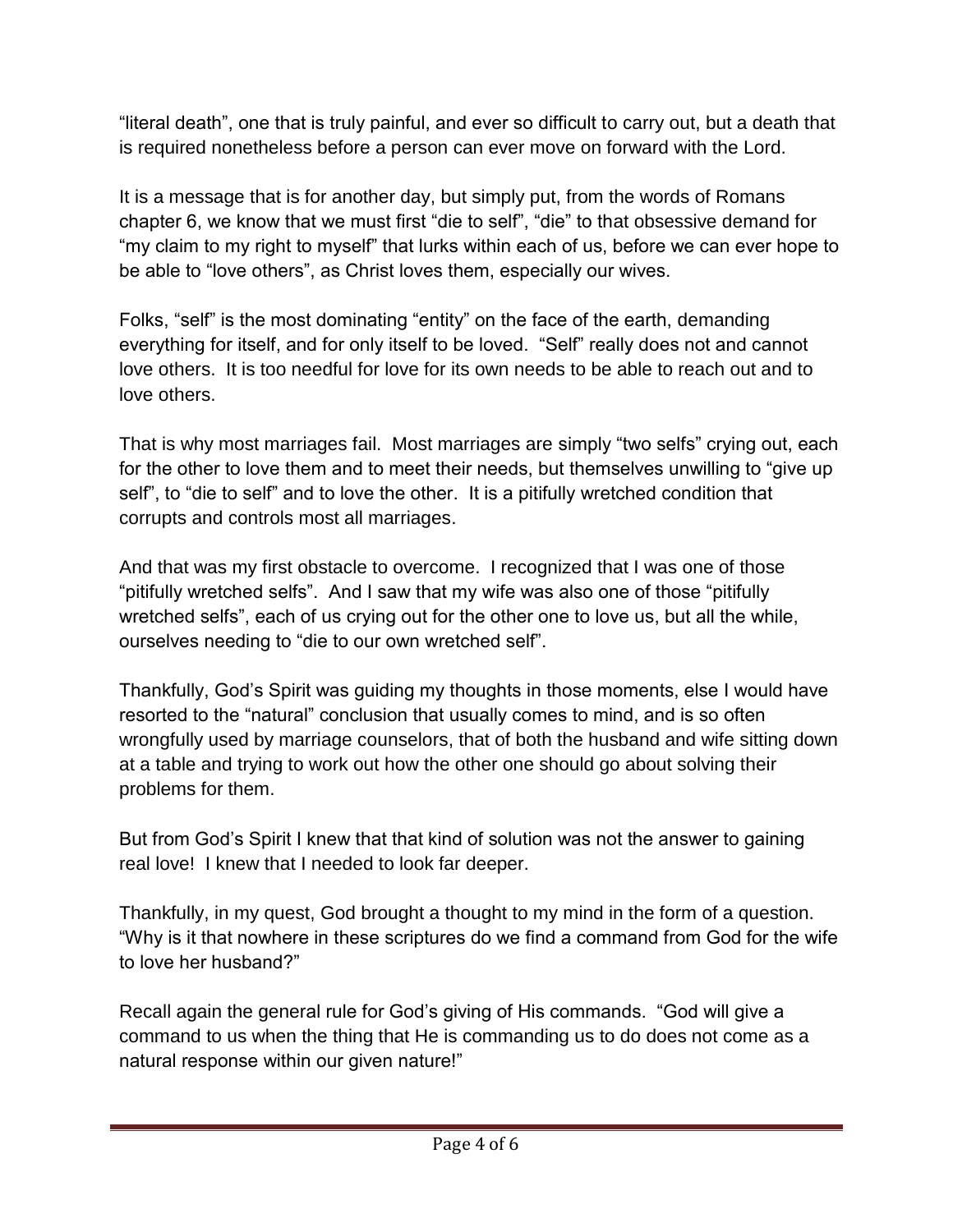I quickly came to realize that the "response of love" was actually a "natural response" within the heart of a wife, that she did not need to be commanded to love her husband, that her love would come as a natural response to the husband if he first shows love for her. Where did I get that conclusion from? It came from the words in 1 John,

19 We love Him, because he first loved us. (1 John 4:19)

We are the "bride of Christ", "His wife", and He is "our husband". Why did we ever turn our hearts to Him in salvation and love Him? It is because He first loved us! And His first loving us "drew" us to respond and love Him back.

May I say that again! The love of a "bride", a "wife" is a "responding" form of love. As the "bride of Christ" we were "drawn" to love Christ because He first loved us. From that realization about our love for Christ, I came to understand that God had designed the very same plan for me and my wife, that in order for her to be able to love me, I would first need to love her.

May I say it another way. Instead of me and my wife standing in each other's face demanding that the other one meet our needs, if I would first give up my "demands of self" and first love her, then she would give up her "demands of self" and love me back. And that would solve all the needs of the both of us that we had been desiring and crying out for.

And so, I committed myself to that quest . . . the quest of loving my dear wife, for the first time, in the right way. And I recall those first days clearly. I really did not know how to begin, so I looked around for an example of a "love relationship" that I believed patterned the love of Christ. And that special love relationship was being clearly demonstrated by some of our closest friends, the Newman family. Nowhere had I witnessed the "love of Christ" being lived out in a family like I witnessed with Ralph and Margie Newman.

So, I went to them for counsel. And through guidance that they offered, especially Margie, I was set on the path to where we are today, to the most blessed relationship of love that my wife and I could ever hope for.

Because of the limited time available in this message, I'll not be able to share all the details that took place in those beginning days of my "quest to love my wife", but needful to say is that I began to "intentionally" die to my "self", and to intentionally begin showing my love, the love of Christ, towards my wife. And true to the words of this scripture, my wife immediately began to "respond" to my love for her by loving me back. And from those first days through this very moment, our love for each other has